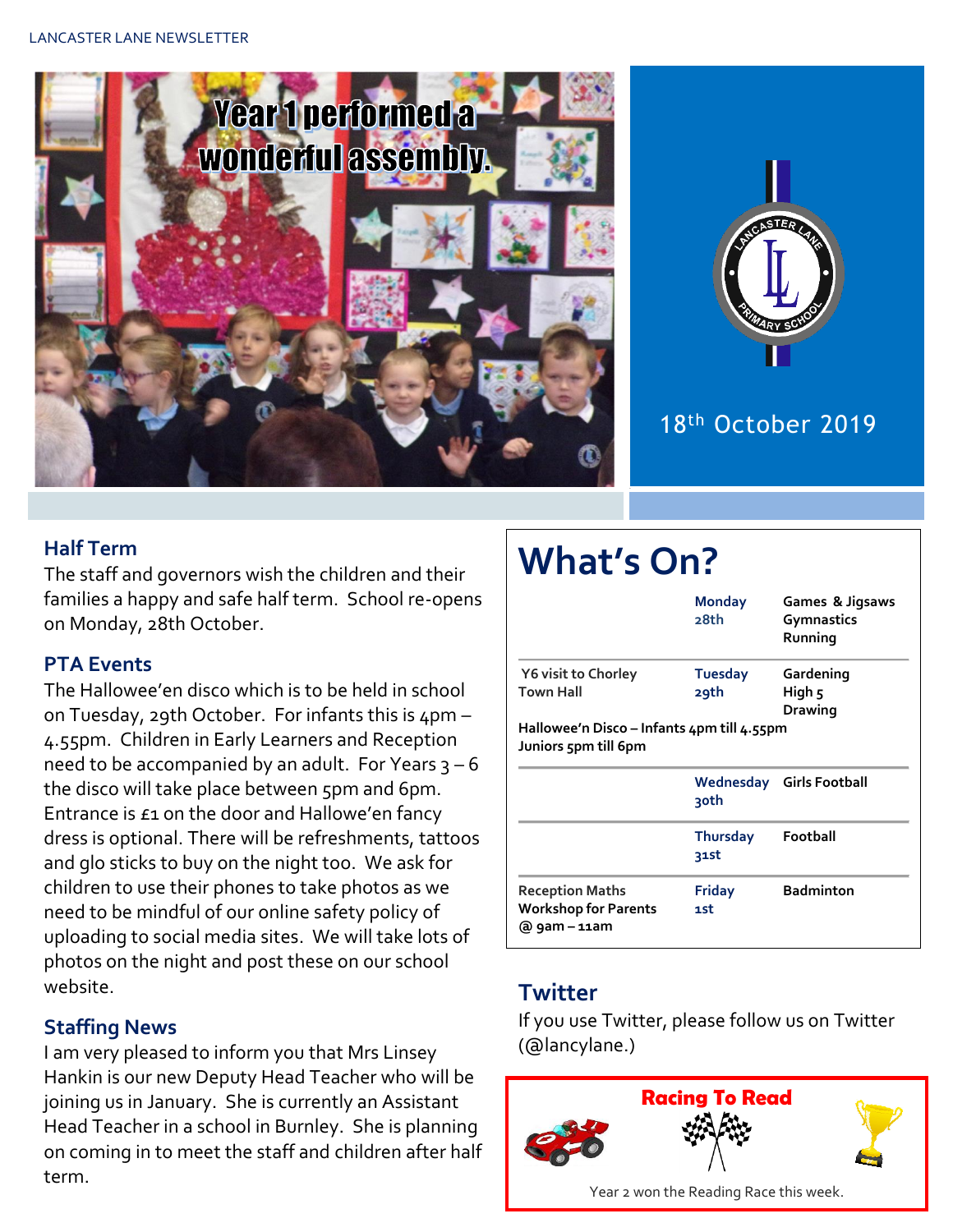#### **Class Assemblies**

Well done to Y<sub>1</sub> for their wonderful assembly about Diwali. You truly did bring a smile to all of our faces.

#### **Aldi Stickers**

Mr Wood would like to thank all of the children and parents who have handed in Aldi's Kit for Schools stickers so far. We have approximately 200 stickers currently with a target of at least 300. Keep up the good work and we'll achieve our target in no time.

#### **Playground Dos and Don'ts**

Please may we remind parents that dogs should be carried onto the playground if they are coming to meet their human brothers or sisters from school. If they are too big to be carried or they need to be tied securely in the story telling area at the front of the school.

#### **Poppies**

Y6 will be selling a variety of merchandise to help raise money for the annual British Legion Poppy Appeal. Reflector, Zip Pulls, Snapbands will be available. The suggested donation for a poppy is 20p.

#### **Pupil Parliamentarians**

Megan and Austin (Y6) are our two Pupil Parliamentarians for this year who represent Lancaster Lane within our local cluster of schools. They had their first meeting with the other schools' Pupil Parliamentarians on Thursday and will share the outcomes of this meeting in the first newsletter after half term. Mrs Geldard was extremely impressed with their ideas and enthusiasm – they did Lancy Lane proud.

#### **Outside Achievements**

Dylan (Y4) completed a 5 mile walk around Manchester on Friday night to raise funds for the DePaul UK charity, a charity which helps homeless people, Ethan  $(Y_5)$  moved up to Stage 5 at Swimming, Alfie  $(Y_4)$  achieved his red stripe at Kickboxing, Emily (Y2) gained her mounting a horse badge, Martha (Y3) got a medal for running, Jessica M (Y2) moved up to stage 8 in Gymnastics, Kayden (Y3) got star player at football and Emma (Y4) won Lancaster Lane reading race book voucher.. Well done to all of you.



Year 6 have been creating a timeline about World War II.



Year 3 have been creating shadows in Science



Nurse Evans visited Year 2 to talk about medicine.